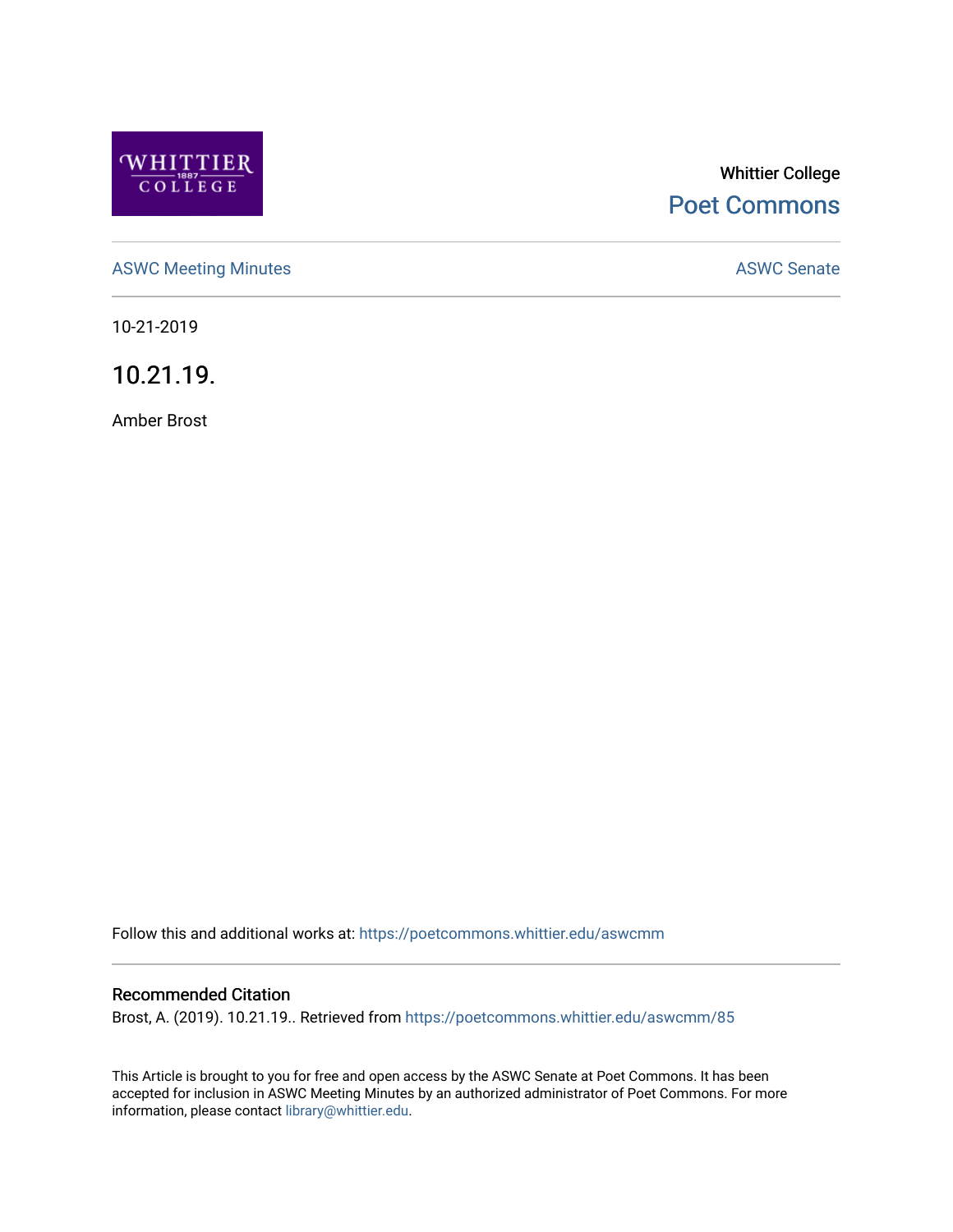

#### **Meeting Minutes for** October 21, 2019

- **I. Meeting is called to order at:** 7:00 pm
- **II. Moment of Silence/Inspirational quote**
	- **A.** INSPIRATIONAL QUOTE

Read By: Sen. Angileri

### **III. Mission Statement**

**A.** The ASWC Senate, as the governing body of the Associated Students of Whittier College, is dedicated to the betterment of the college as an institution and as a member of the broader community. The Senate shall assist on-campus clubs and organizations in creating, promoting and implementing dynamic programs and events that involve students and add value to their educational experience. This body will act as an open forum for students to voice their opinions and desires, always keeping the best interests of the ASWC in mind. In all its actions, the Senate will serve the students first with integrity, dedication, responsibility and humility.

Read By: Sen. Torres

### **IV. Roll Call – Secretary Brost**

- **A. Present:** Sen. Casserly-Simmons, Sen. Minami, Sen. Iseri, Sen. Corria, Sen. Mendoza, Sen. Torres, Sen. Malone, Sen. Lindiwe, Sen. Modesti, Tres. Estrada, VP Joachim, Sec. Brost, Dir. Gil, Sen. Royster, Sen. Segura, Sen. Garrison, Sen. Eccles, Sen. Angileri, Sen. Hidalgo
- **B. Absent excused:** Sen. Hagan-Martin, Pres. Moya, Dir. Tejada, Sen. Garcia, Sen. Alvarez
- **C. Unexcused:**

# **V. Minutes Amendment/Approval**

- **A. Approved by:** Sen. Garrison
- **B. Seconded by:** Sen. Royster

# **VI. Public Voice**

A. Rep.: Josh from the Veteran resource center. There was an email sent out for Toys for Tots and would like to make it known to the public. Last year, the Vets made up a quarter of the donation. The Veterans also no have a Veteran resource center located in the Dean of Students office, and everyone is welcomed.

Sen. Garrison: What kind of toys can we bring?

Rep Josh: They are asking for unwrapped, unopened toys. Basically brand new toys.

Sen. Angileri: Where do we drop it off?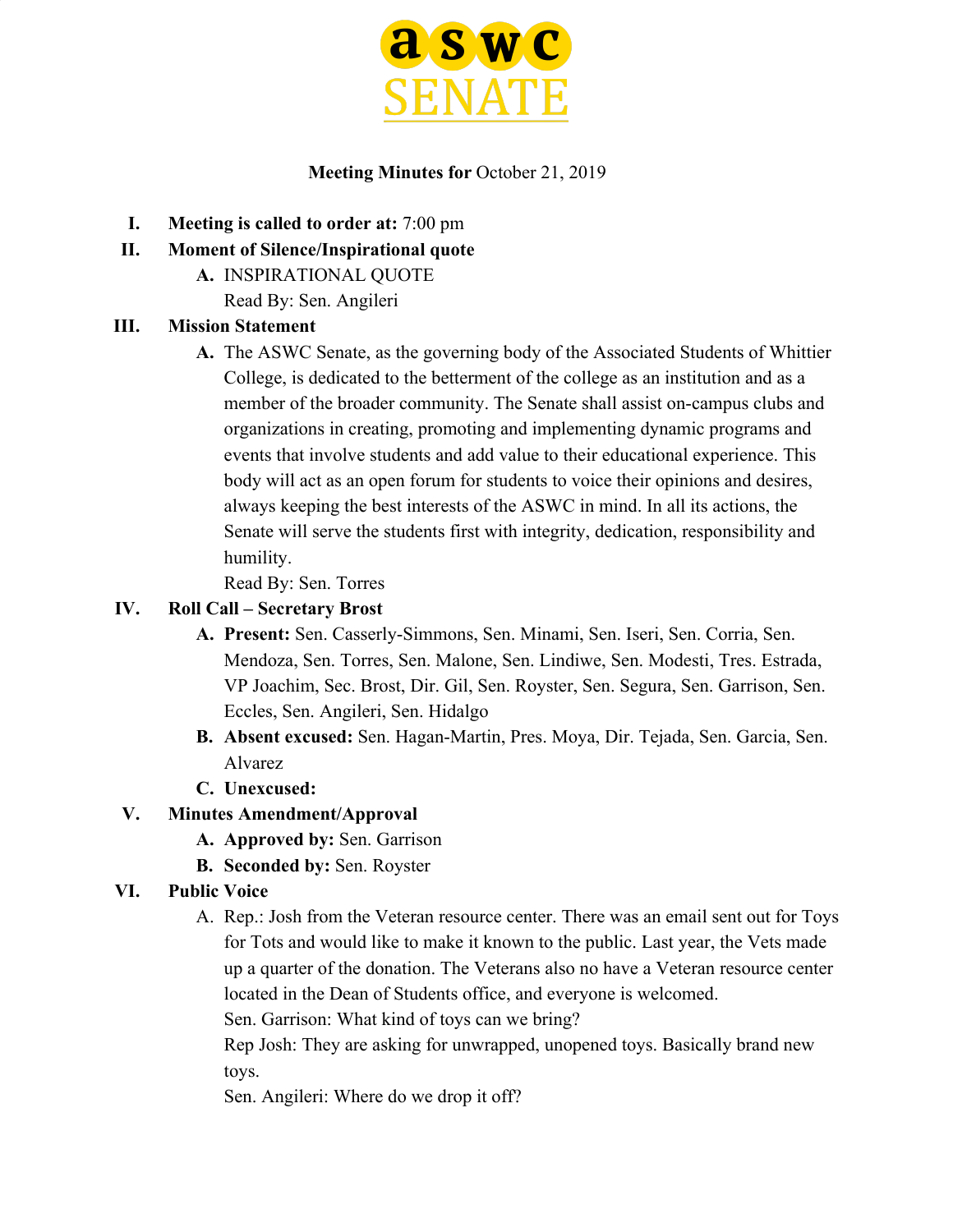

Rep. Josh: Dean Of Students. We also have Veterans day on November 8th. Monday, next week is the last day you can RSVP. We are going to have a lot of different members there. We want to emphasize student involvement. Sen. Casserly-Simmons: Is there a minimum price for the toys? Rep. Josh: They will accept anything and everything.

### **VII. President's Message -** *President Moya*

1. Good evening everyone, I hope you all had a great and restful mid semester break. I would like to first thank everyone that attended the State of the Senate. It was exciting to share senate's goals and accomplishments with the student body. I would like to encourage all students to attend our student feedback forum tomorrow afternoon at 12:30 PM in the campus courtyard. This forum serves as an opportunity for students to give constructive feedback regarding any issues or concerns they may have. As a student government it's an opportunity for us to hear concerns, receive feedback to not only improve the way we operate and connect with constituents, but also create change and foster collaboration. Additionally, I would like to remind everyone on the table to prioritize self care. The end of the semester is quickly approaching and with that can come stress and the feeling of being overwhelmed. I would like you all to make sure you are making time to focus on your mental health, remembering that we must take care of ourselves to ensure we can serve the student body to the best of our abilities. Lastly, I would like to announce that I have a meeting tomorrow morning with Vice President and Dean of Students, Bruce Smith. I plan to primarily discuss plans regarding the gender equity resource center. If there is anything else anyone would like me to discuss please do not hesitate to reach out to me. Thank you.

#### **VIII. Treasurer's Report -** *Treasurer Estrada*

- **A. General Fund Balance:** \$63,338.00
- **B. Operational Account Balance:** \$288.41
- **C. Reserve Account Balance:** \$40,131.00
- **D. Allocated Thus Far: \$**6,375.00
- **E. First Readings:** \$3,600.00
- **F. Daily Calendar Considerations:** \$6,644.87

#### **IX. Constituent Reports**

- **A. Academic Affairs Chair:** *Sen. Minami*
	- 1. Met this past week with Jenny Guerra for guidance on the formation of AAC.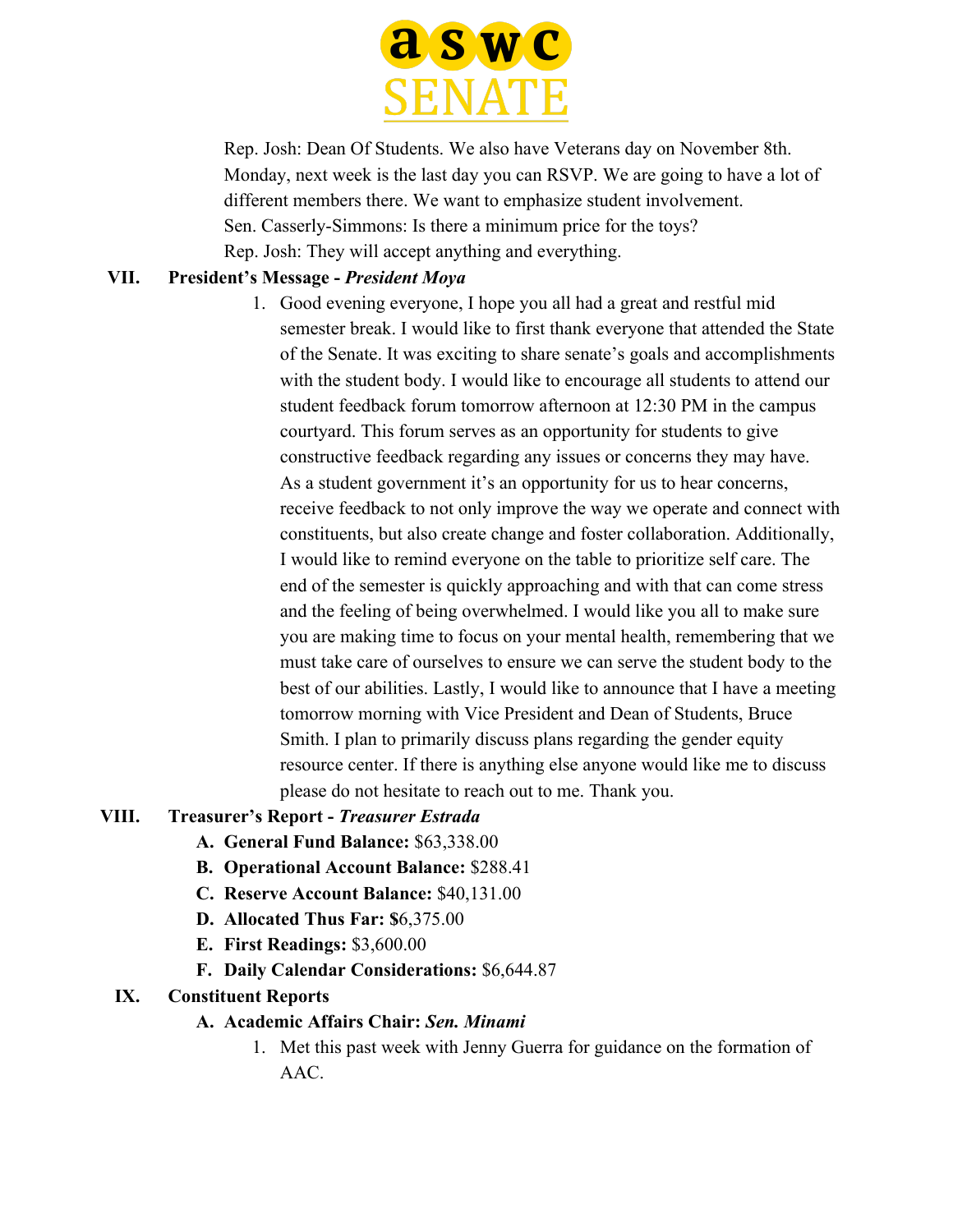

- 2. Look for an Engage form coming soon to join, ideally we will be establishing a set of objectives
- 3. Looking for students wanting to take initiative in improving academics; if you have anything you're passionate about, come join us to create solutions
- 4. My office hours, I will be out in front of the SLC on picnic blanket for my office hours WEDS 2-3pm; i'll have some snacks, activities and music; come photosynthesize with me and talk about your classes

#### **B. First-Year Class Council:** *Sen. Iseri*

- 1. I'm waiting to hold my first FCC meeting.
- **C. Commuter Representative:** *Sen. Hagan Martin*
	- $1$  N/A

### **D. Residential Hall Representative:** *Sen. Correia*

1. Students have been asking about doing game nights in an upper campus building as well as a lower campus building due to Ball being so separated from Harris and Wanberg.

#### **E. Non-Traditional Student Representative:** *Sen. Mendoza*

- 1. Current Work:
	- Currently not working on anything
- 2. Office Hours:
	- Friday 2-3:30 pm  $@$  the sport

### **F. Student Body Representative:** *Sen.Torres*

1. Couple of students brought up their appreciation to me about the addition of the gluten free cookies in the CI and they also brought up a couple ideas to re-establish the gluten free section in the CI, so my goal is to work with the culinary committee about this.

### **G. Student Body Representative:** *Sen. Malone*

- 1. This week still worked on QR code flyer.
- 2. Waiting to get it approved next.

### **H. Student Body Representative:** *Sen. Lindiwe*

- 1. I ran into some issues with the QR Code flyer going out over the student L. Working on that currently.
- 2. I have received a complaint that the WiFi and key cards went out in the dorms without notice for an entire day.

### **I. Student Body Representative:** *Sen. Modesti*

 $1$  N/A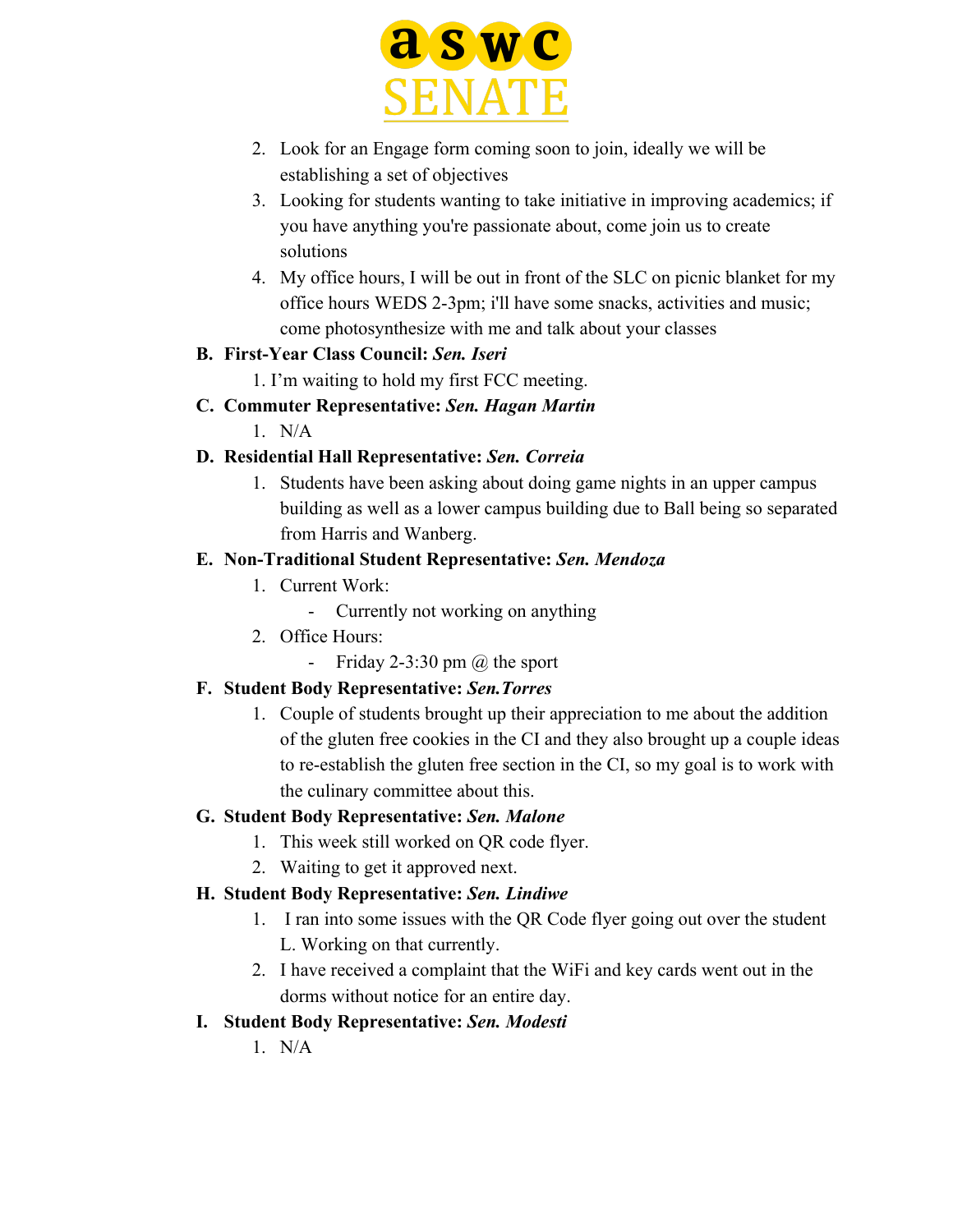

#### **J. Inter-Club Council Representative:** *Sen. Royster*

- 1. I am currently working on planning a retreat for our Executive Board in November to ensure that we as an executive board have a great idea and a planned structure for what we want ICC to be.
- 2. This retreat is also going to focus on making sure that all of our executive board is ready to take on the leadership skills needed for their position come the spring and beyond.
- 3. MY executive board and I have a 1 on 1 meeting with our Advisor on Tuesday to work on finalizing our Agenda as well as working on planning the meeting for our constituents to ensure that they are notified on how to EMS, how to upload and navigate on engae and much more to be a great organization on our campus.
- 4. We currently have a notice that a club will be coming in on Wednesday for voting so looking forward to that.
- 5. Also a first year in my building said that she called campus safety to come unlock her dorm room door, and the specific officer that came to help questioned her about whether she had called her RA or had gotten in touch with them before contacting Campus Safety. And then also let her know that she would be charged after this first time. I personally don't feel that we should be getting charged if we lock ourselves out, because it can be something really quick like the door shut behind you when you went to throw something away or your roommate leaves before you come back, so is there something we can or someone we can talk to to try and make it so that we are not charged for a simple door unlocking.

### **K. Diversity Council Representative:** *Sen. Garcia*

- 1. Meeting tomorrow in the OEI at 4:30-5:30.
- 2. It is verified that Xica Necia will be performing at our Community Luncheon next week on Tuesday the 29 at 12:30-1:30pm in Garrett House Courtyard. There will be a taco bar with vegan/vegetarian options. A flyer will be going out soon.

#### **L. Social Justice Coalition Representative:** *Sen. Segura*

- 1. Sjcs first meeting went really well! The small group of people led to an intimate discussion that touched upon privilege, colonialism, and the reasons why we decided to get into work involving social justice.
- 2. Food recovery network meets in front of the SLC on Tuesdays at 4:30 and fridays at 2:30.
- 3. The wellness coalition is planning events that keeps in mind the wellbeing of every person that is a part of the Whittier College Community. Their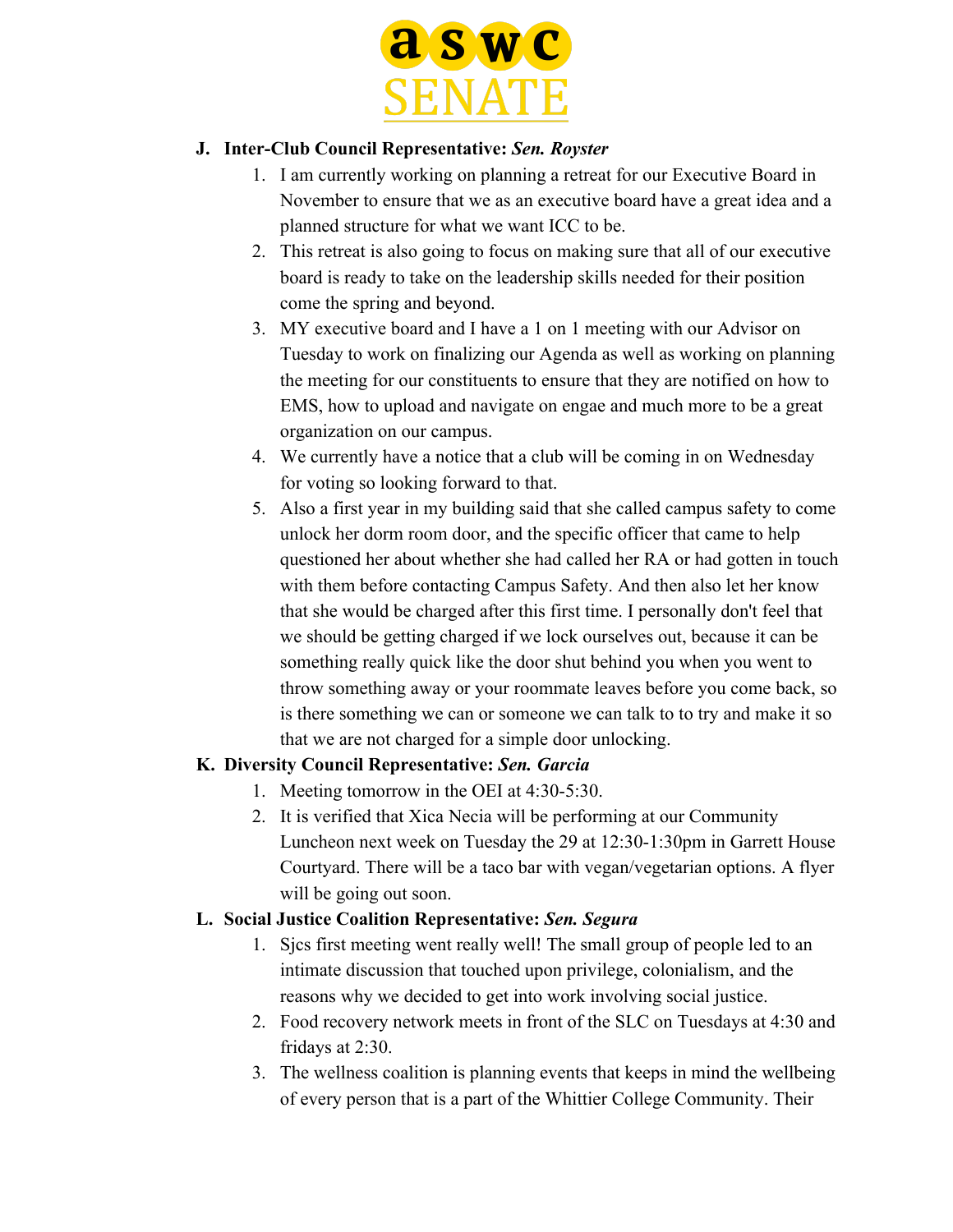

goal is to destigmatize, a topic that has been historically demonetized in contemporary post-colonial history.

4. Circle K is transitioning into Rotary. They are planning on having 1 volunteer opportunity per week, and say that they are an asset for the entire whittier college community. So if any of yall need assistance, hit them up! They are a resource.

#### **M. Media Council Representative:** *Sen. Garrison*

- 1. KPOET
	- Had open mic night (55 people)
	- Gathering music
	- DJing for Day of the Dead event
- 2. Poet entertainment
	- Helped out in homecoming
	- Helped open mic night night
	- Working more events
- 3. VPS
	- Applied for the spanish film festival
- 4. WCSN
	- Broadcasted homecoming
	- Doing podcast with KPOET Radio
- 5. QC
	- Just published a new issue

### **N. Poet Student Athlete Leadership Academy Male Representative:** *Sen. Eccles*

- 1. Men's Football lost to La Verne 30-50. They play again on Saturday 26th against Pomona at 1:00pm.
- 2. Men's Water Polo beat Redlands 11-9 on Wednesday and Caltech on Saturday 16-8 but lost to UCLA 8-10 who are ranked 2nd in the Div 1.
- 3. They play again on Wednesday 23rd at La Verne at 4:00pm and on Saturday 26th at Cal Lutheran at 11:00am.
- 4. Men's Soccer beat Cal Lu in overtime 2-1 on Wednesday and beat Chapman on Saturday 2-1.
- 5. They play at Cal Lu on Saturday 26th at 7:00pm.
- 6. Men's Cross Country at Highlander Invitational on Saturday. No results posted.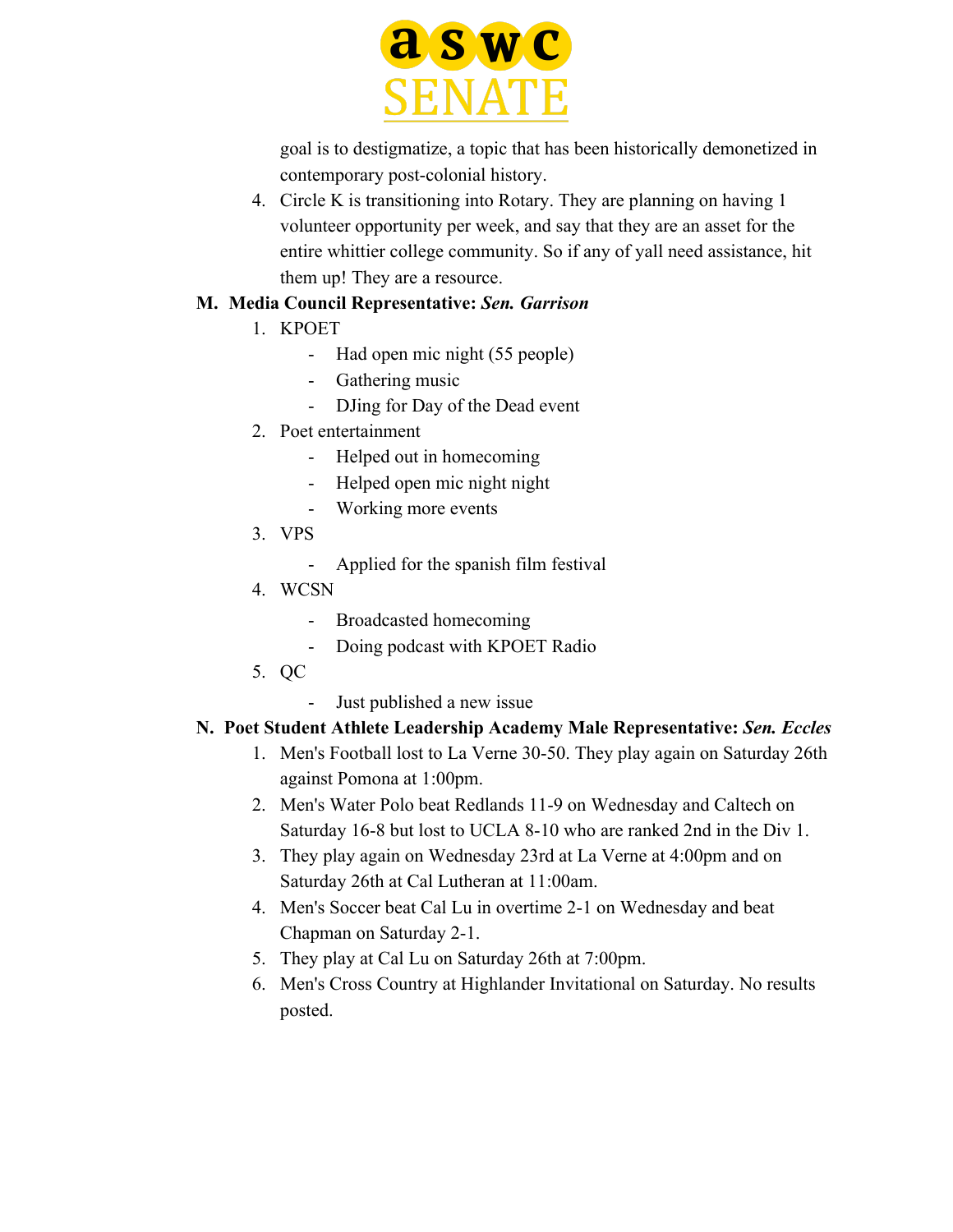

# **O. Poet Student Athlete Leadership Academy Female Representative:** *Sen. Angileri*

- 1. PSALA did not have a meeting this last week, I believe there will be one this Wednesday or Thursday.
- 2. Women's Volleyball lost their game against CMS on Friday the 18th, but beat La Verne on Saturday the 19th. Their next games are Tuesday the 21st, against Cal Lu at 7:00 pm, Saturday the 26th at 4:00 pm at Chapman.
- 3. Women's Soccer lost their game against Oxy on Wednesday the 16th, and had a by on Saturday. Their next game is Wednesday the 23rd at Caltech and Saturday the 26th home against Oxy.
- **P. Inter-Society Council Female & Male Representative:** *Sen. Hidalgo & Sen. Alvarez*
	- 1. Society Kickoff was cancelled today. Even so, Society Week is still going on with their own personal events.
	- 2. Monday- Kickball with Mets/Lancers
	- 3. Tuesday- Palmers/Franklins
	- 4. Wednesday- Picnic with Athenians/Orthogonians
	- 5. Thursday- Pumpkin Carving with Thalians/Penns
	- 6. Friday- Tye Dye at the Rock with Ionians/Sachens
	- 7. Another NME Open Forum with the Alumni Jan Term Proposal being done in October 28th
	- 8. Constitution Revision Committee meeting early November
	- 9. Sachens Open House is on 10/26

# **X. Committee Reports**

### **A. Administrative –***Vice President Joachim*

- 1. Administrative Committee met to create new language within the Event Transparency Bill that specifies a physical archive of the Pre- and Post-Event Evaluation forms.
- 2. We also added language about Program Board being able to utilize their own event evaluation forms, with the contention that they provide a copy of the completed forms to the ASWC Treasurer.
- 3. We will be presenting a final reading of the Event Transparency Bill tonight, as well as a second reading of the Program Board Position Amendment.

### **B. Budget-** *Treasurer Estrada*

1. Budget committee did not meet last week, we will continue to meet at the same time and place. Tuesdays at 12:30-1:30pm in the Ose Conference room, if people are interested, they can reach out to me after this meeting.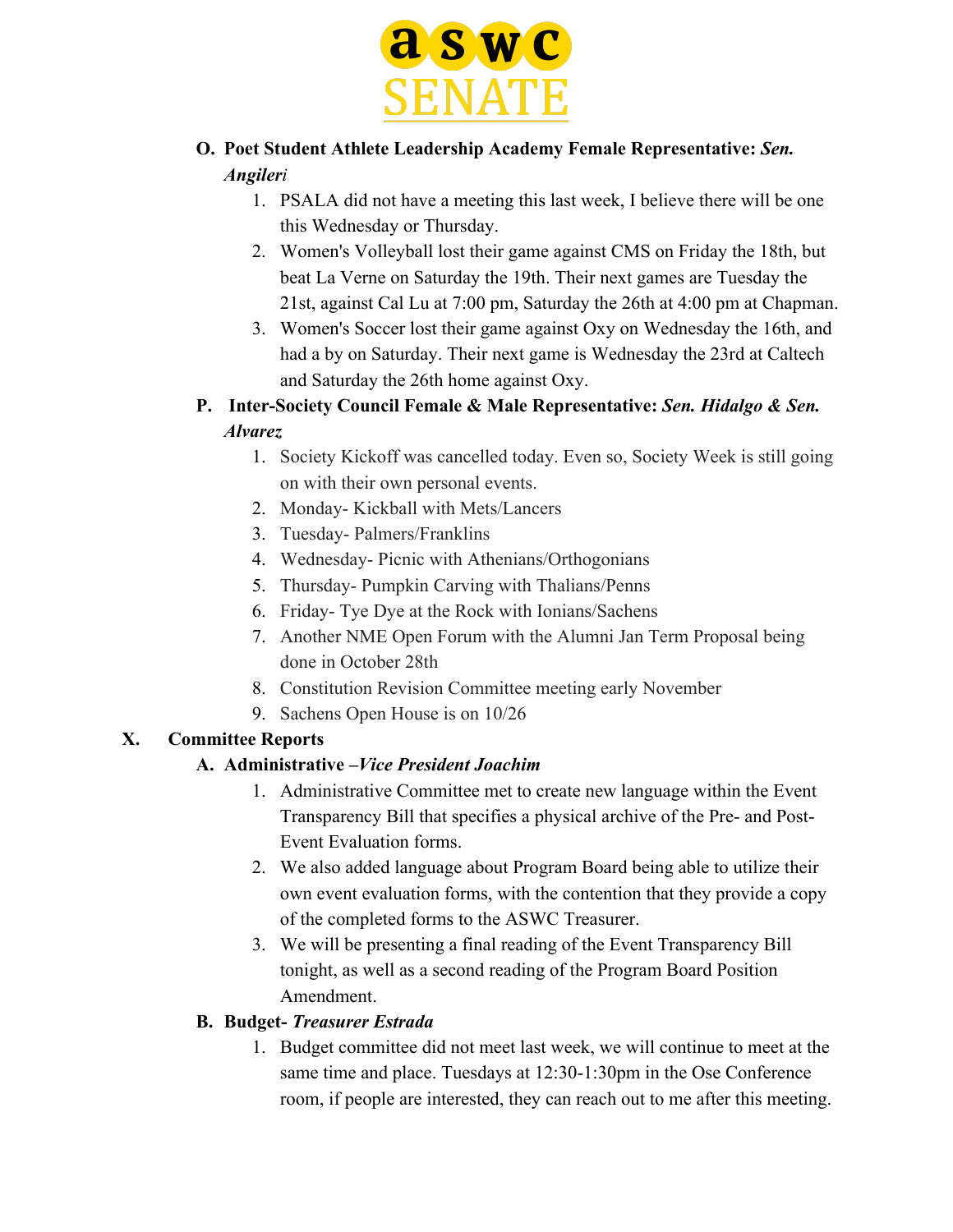

- 2. Also, that for the budget committee to run we need a minimum of 6 senators to join the committee.
- 3. We are staring budget committee tomorrow which is Oct 22nd.

### **C. Campus Relations-** *Director Tejada*

- 1. Campus Relations Committee did not meet this week but the student feedback forum is tomorrow in the campus Courtyard from 12:30 to 1:30 PM.
- 2. I have sent a flyer in the slack for you all the post I posted it on Instagram today so you can use that post on your story if you like.
- 3. There will be snacks and two chances to win a \$25 visa gift card!!
- 4. Please all try to be there!
- 5. I also just wanted to reiterate how much I appreciate you all, you constantly inspire me and make me so proud and I'm sorry I couldn't be there tonight but I just wanted to say that and I hope you have a great meeting!

### **D. Elections-** *Secretary Brost*

- 1. Elections committee did not meet last week but we will be meeting this week.
- 2. This week, we will go over the elections code line by line to make sure that the code makes sense and that it also meets with the constitution.
- 3. Meets at 3:30 on Thursdays in the Senate Office.

# **E. Program Board –** *Director Gil*

- 1. Tomorrow's program board meeting is open to any interested students, it is at 4:30 in the OSE conference room.
- 2. Joy of Painting will be on October 29th from 11:30 1:30 pm in club 88. It will be led by a student.
- 3. Wicked Whittier will be on October 31st time TBA in the campus courtyard.

# **F. Advocacy-** *President Moya*

- 1. Meeting starts at 5:10.
- 2. Dani emailed and outline for the curriculum.
- 3. Still sorting out meeting for Athletics Title IX.
- 4. Kole and Destinee will be meeting with a Student about concerns about Treasurer Applications.
- 5. Continue to help the table with a supporting culture.

# **G. Culinary-** *Sen. Malone & Sen. Alvarez*

 $1$  N/A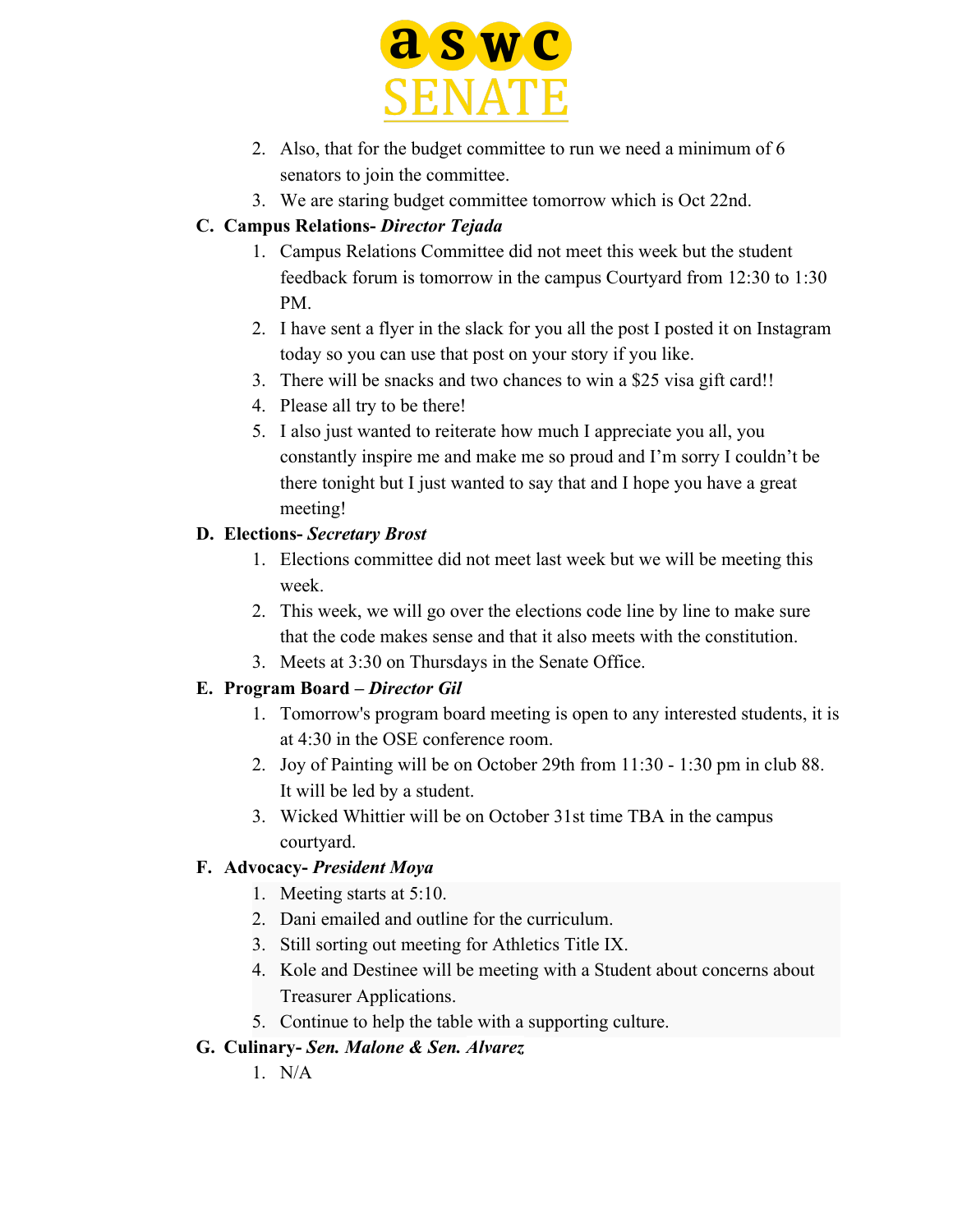

#### **H. Student Feedback Committee-** *Sen. Modesti & Lidiwe*

1. The committee we will be having our first meeting Wednesday at 2:20.

- **I. Student Finance Committee- Sen.** *Estrada*
	- $1$  N/A
- **J. Environmental-** *Sen. Casserly-Simmons*
	- 1. Meeting set with
		- Bruce
		- ASWC Representative
		- Jim Dunkelman, VP Finance
		- Jose Padilla, Campus Safety
		- John Shay, Facilities
	- 2. Meeting about putting a bike sharing program on campus. Places would hopefully be upper campus (2 spots), lower dorms (1 spot) Near CI (1-2spots) Arbor ridge (2 spots), if possible uptown Whittier (1-2 different areas)
	- 3. Also going to bring up using grey water for plants on campus
	- 4. Bring up the idea of either solar panels or wind turbines at the top of campus which could easily provide good source of energy
		- Call with Carrie from Bon Appetit today at 5-5:30
	- 5. Regarding food waste and packaging waste in the CI and the spot
		- Currently working on drafting a bill regarding the following (could break the following into two bills)
	- 6. Search engines to Ecosia
		- **-** Environmental search engine that uses profits to plant trees. Runs through Bing so it is solid.
	- 7. Spray painting the rock
		- No spray painting on random days, can only paint for events.
		- Spray painting is not going to be allowed but regular paint will be due to the aerosols that spray paint gives off and its more negative direct effect on the environment.
	- 8. Adding a section that any event senate puts on or society's put on has to have environmentally friendly products (such as: non-styrofoam plates and cups, no plastic cups, paper cups, plant based plastic.
	- 9. Allocate a certain amount of money to surf garden instead of asking for money consistently
	- 10. Reimbursement for students who significantly change their lifestyle for the betterment of the planet.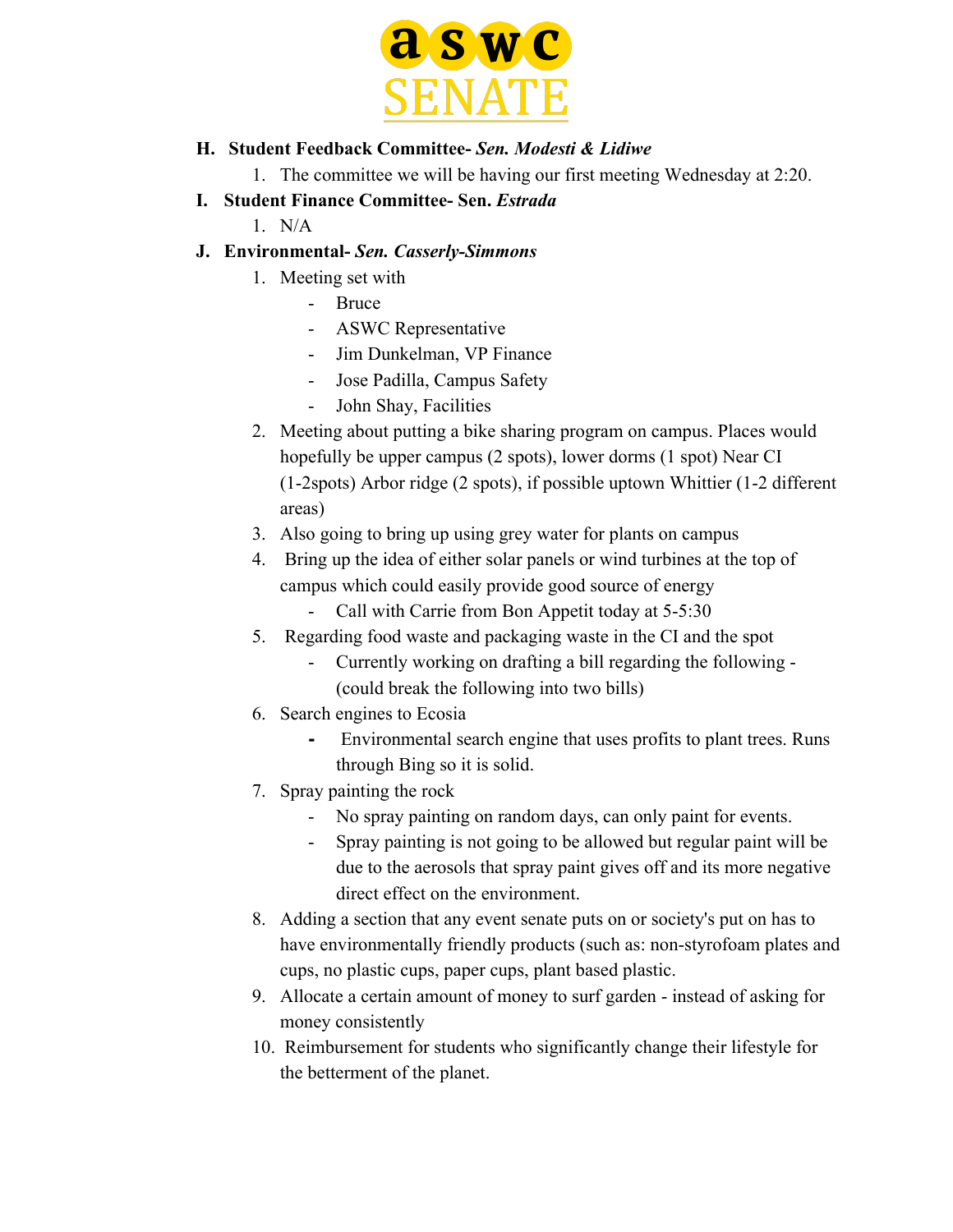

- Not full reimbursement but incentive to help maybe a raffle at the end of the month for a set number of students to be given reimbursement to.
- Think about putting on a yearly environmental competition to give people an outlet to express ideas
- 11. Narrow it down to finalist and have them go deeper with their idea and actually putting together a way of implementing it.
- 12. The winner will receive a grand prize of a certain amount of money and then environmental committee will also help turn their idea into a reality.
	- Bi-weekly bamboo utensil giveaways
	- Possibly add free or heavily subsidized bus passes to students who live within a certain mile range to reduce emissions.

# **XI. First Readings**

- **A.** *MEChA-Dia de los Muertos:*
	- 1. MEChA has come in for their first time requesting for \$3,600.00 for the Day of the Dead event.
	- 2. The reps from the MEChA eboard has come in and to present their presentation.
	- 3. Their club is a student led organization, they are a support network for students, and bridge students with the community.
	- 4. They explained what Dia de los Muertos (Day of the Dead) is.
	- 5. Many different countries celebrate this day in their own traditional way, like China with Tomb Sweeping Day in April.
	- 6. 50.9% of Whittier students are Hispanix/Latinx.
	- 7. The reps have been transparent on saying that MEChA has lost their popularity over the years, so that is why they are really asking a lot to help promote this event and build MEChA bup again.
	- 8. The event will be on November 5th from 11am-2pm.
	- 9. The club has been advertising on social media.
	- 10. They have had co-sponsors and club collaborations. WC First Gen Allies, WC Garret House, Mimo's Cafe Whittier, Rotaract Club, and United Indigenous Peoples and Nations Club have helped donate/sponsor this event.
	- 11. Vouchers: (200)= \$2,000 Displaced Lunch: \$310 Face Painting: (3 hrs) \$390 Aztec Dancers: (1 hr) \$300 Photo Booth: \$400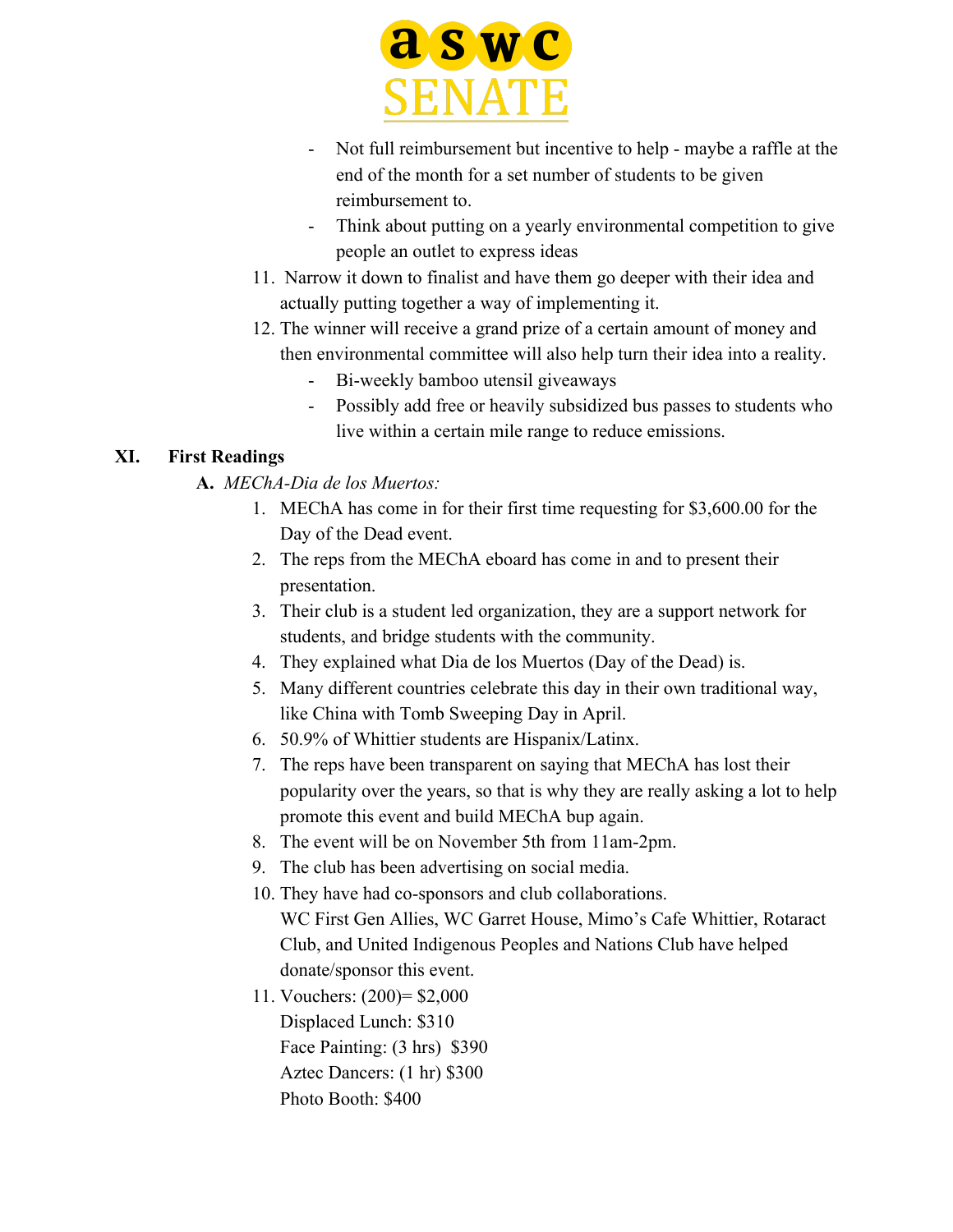

Alters/ Decorations: \$200 Total: \$3,600

12. Sen. Minimi: I just want to start off by saying thank you. Is this the same event that the OEI has on their postcard and if there has been any collaboration?

Rep: It is the same event but we haven't had any collaboration yet, but we have been talking to someone so we will get some info soon.

Sen. Casserly-Simmons: Great job on the sponsors. For the food that they are serving in the upper quad, do you know what they are using? Like plastic or paper? Also, is it through Bon Appetit?

Rep.: It is plastic, sadly, and yes it is through them.

Sen. Eccles: Thank you for this. How are you advertising the event? Rep.: We will be posting on our social media, hanging the flyer around the campus, and sending an email through the student L.

Sen. Garrison: Thank you so much for bringing this together. I can give you an email to have a potential author there from El Salvador.

Sen. Modesti tells the club how they would be sending out the email through the student email.

Sen. Garrison: Make sure that everything on the flyer is typed out below in the email for students with disabilities.

VP Joachim: They would like this event fast-tracked.

13. Sen. Eccles: I move to fast track this event.

Sen. Segura: I second.

For: Unanimous

Against: 0

# **XII. Daily Calendar Considerations**

# **A.** *Whittier College Dance Team:*

- 1. The Whittier College Dance Team has come in for their second time requesting \$6,644.87.
- 2. Uniform Costs:

Purple Dance Team Tracksuit: \$1,364.61 Dance Team T-Shirts: \$852.68 Purple Camouflage Bottoms: \$677.10 Black Spandex Shorts: \$702.00 Jazz Shoes: \$849.75 Half Shoes: \$356.25 White Hip Hop Shoes: \$1,950.00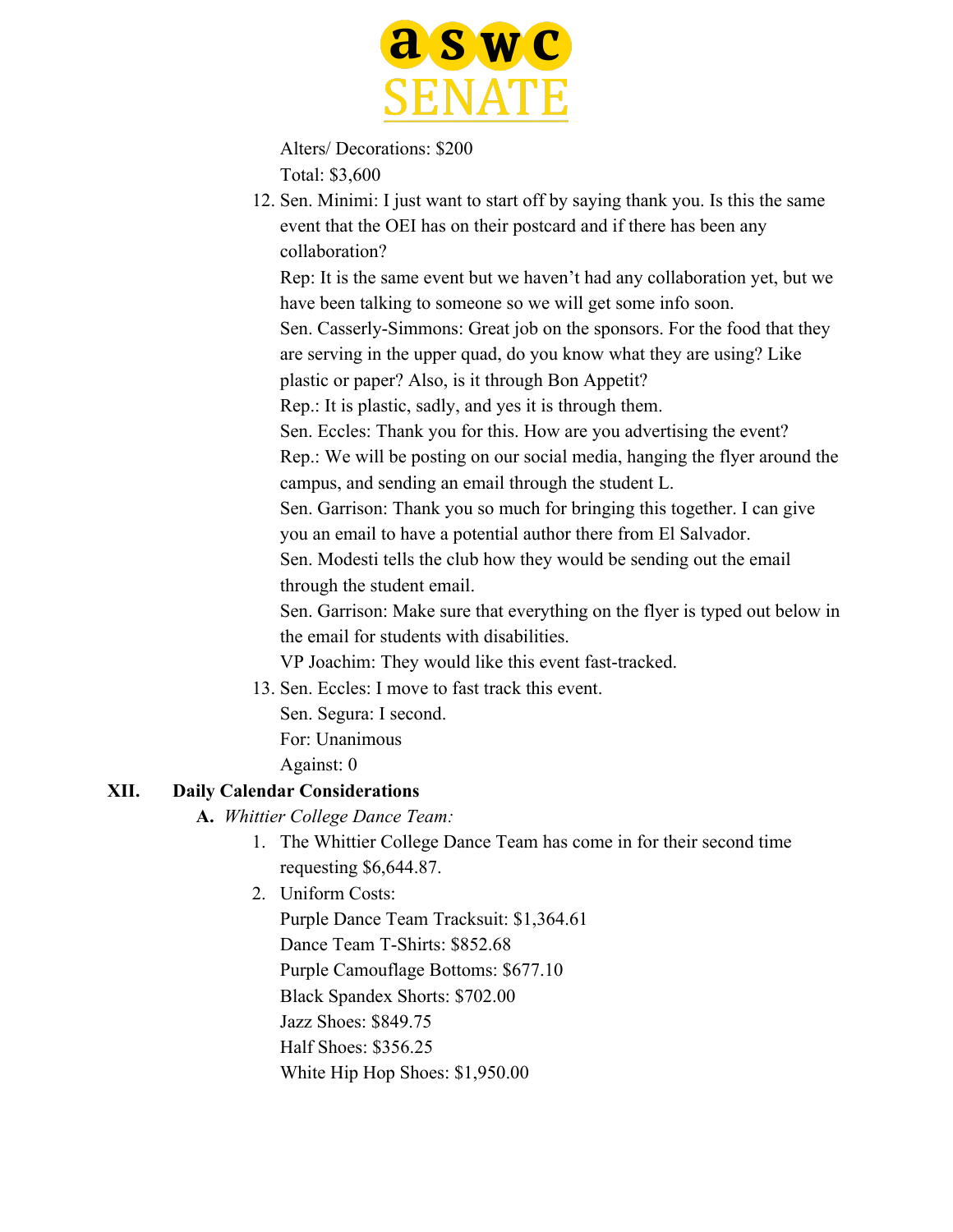

3. Equipment Costs: Dance Team Bags: \$1,209.00 Dance Team Mirrors: \$709.00 LA Kings Performance: \$500.00

4. Rep.: The OSE usually pays for our spot for the LA Kings Performance but it doesn't seem like they are going to buy it this year. Sen. Royster: Thank you for breaking down your presentation. You are doing both LA Kings and Staple Center? Rep.: It would be both. It may be at that location but we aren't sure yet. Sen. Angeleri: Are there cuts in your tryouts? Rep.: Yes, there are cuts. It doesn't matter if they have any dancing history, we base it off of their attitude. Sen. Angerleri: What happened to the makeup? And how many members do you have? Rep.: We decided to cover it ourselves and we have 39 members. Sen.: Have you looked for sponsors? Rep.: Yes, we are planning on going this weekend. Sen. Minami: The budget requested this time is different than last time, so where is the jump in the cost? Rep.: When we put it through Engage, it said \$6,000. Sen. Casserly-Simmons: Who are the companies that you are getting your products from? The Rep. listed different companies where Sen. Casserly-Simmons agreed if their policies are sustainable or not. She also mentioned that this year, unlike past years, have really looked into more sustainable companies. Sen. Segura: The cost is still a concern for the majority of us from the table. I am really into reusing old bags that you have. Do you think that it is really important for team bags? Rep.: It is not our first priority but I was just thinking about uniforms and things like that. Sen. Correa: The total comes out to \$235.10 per person which is more than what most athletes are paying. Is there any way that you all can fundraise it? Rep.: Yes, I have been talking to my advisor about it. Sen. Corria: Since there are cuts, how is it completely tied to the student body? Rep.: Since we aren't funded by the NCAA, we have to find the better

dancers and find a way to fund us.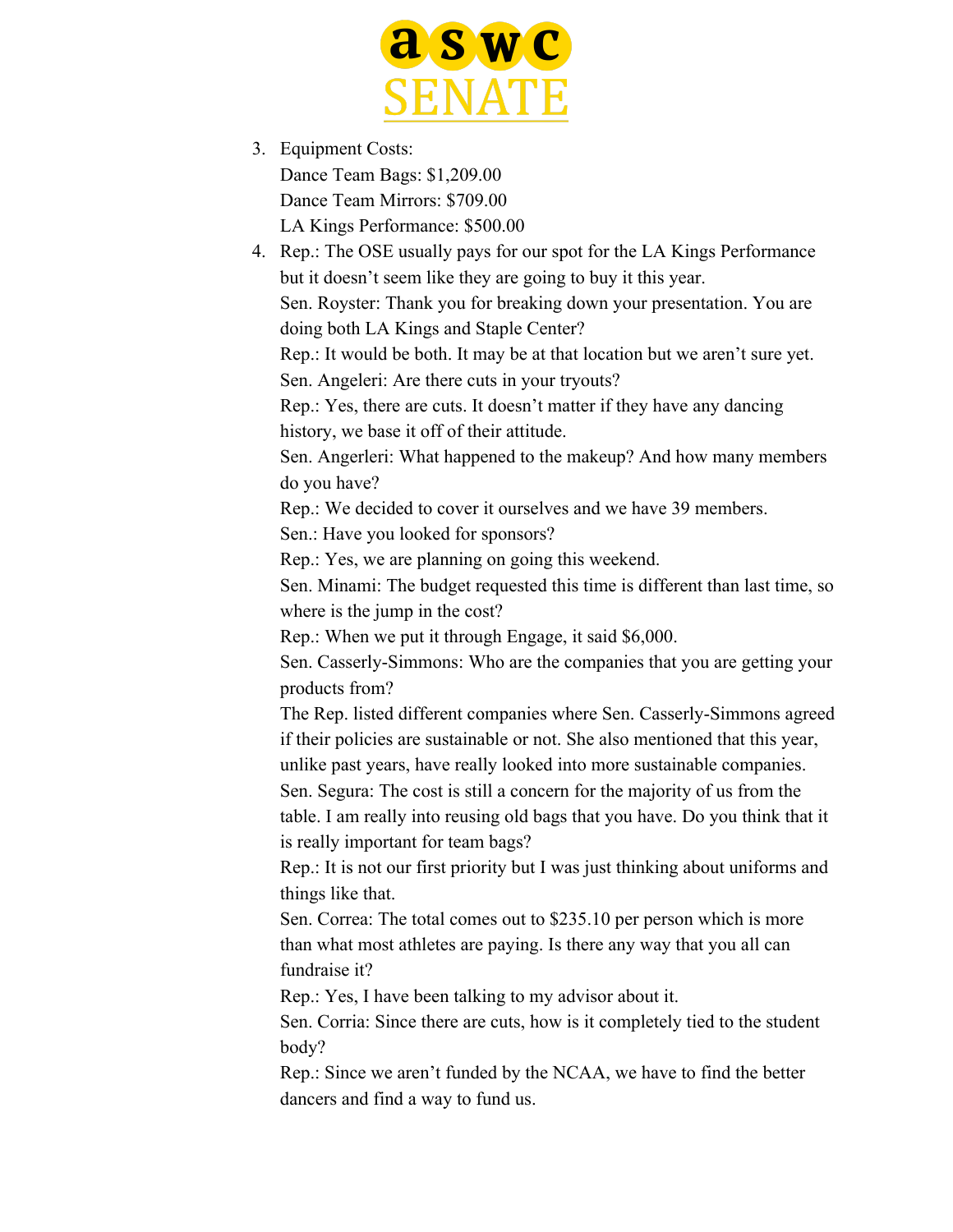

Sen. Angeleri: Is the due a one time thing or per semester? Rep.: It is per semester.

Sen. Angerleri: Is the LA Kings event a competition?

Rep.: No, it is not.

Sen. Eccles: Campus spirit is kind of lacking on this campus, so I feel like that is a good point to bring up tp the table on behalf of the dancer team. The only thing is that the amount has changed distractly. I would like to look at funding this without the dance bags, if you are okay with possibly doing that. This is an important thing to be funding on campus for athletes and the students. I just want to think of a more feasible way to fund this. The Rep. mentioned that many sports coaches really want them there to perform at their teams events.

Sen. Royster: You can do individual fundraisers, like many sports teams do. For prom, I did Krispy Kreme fundraisers and popcorn ones as well. So those are some ways that the amount could go down, and fast.

Sen. Casserly-Simmons looked up many different sustainable companies and the Reps wrote them down.

The Reps. took off the bags from the budget request.

Sen. Mendoza: Have you thought about doing a bag drive?

Rep.: That may be a great idea for people who don't have a bag.

Dir. Gil: Who on program board did you reach out to?

Rep.: I reached out to Richardo and he reached out to Jordan. Thenm, he said I don't know.

Dir. Gil: Would you mind reaching out to me?

Rep.: Yes, I definitely will.

Tres. Estrada: We can only fund what you submitted on Engage, since you do have two different amounts. I think we should go line by line to see what we will fund and what we won't fund.

Sen. Angeleri: You have multiple uniforms?

Rep.: Yes, we just want to look more unified.

Sen. Angeleri: Most sports don't have traveling gear. They also don't have the same shoes, same warm up shirts, etc.

Rep.: We are really trying to up our professionalism and look more like a team. We also want to represent Whittier college office campus in a professional way.

VP Joachim presents the line by line Engage request the Dance Team has sent in.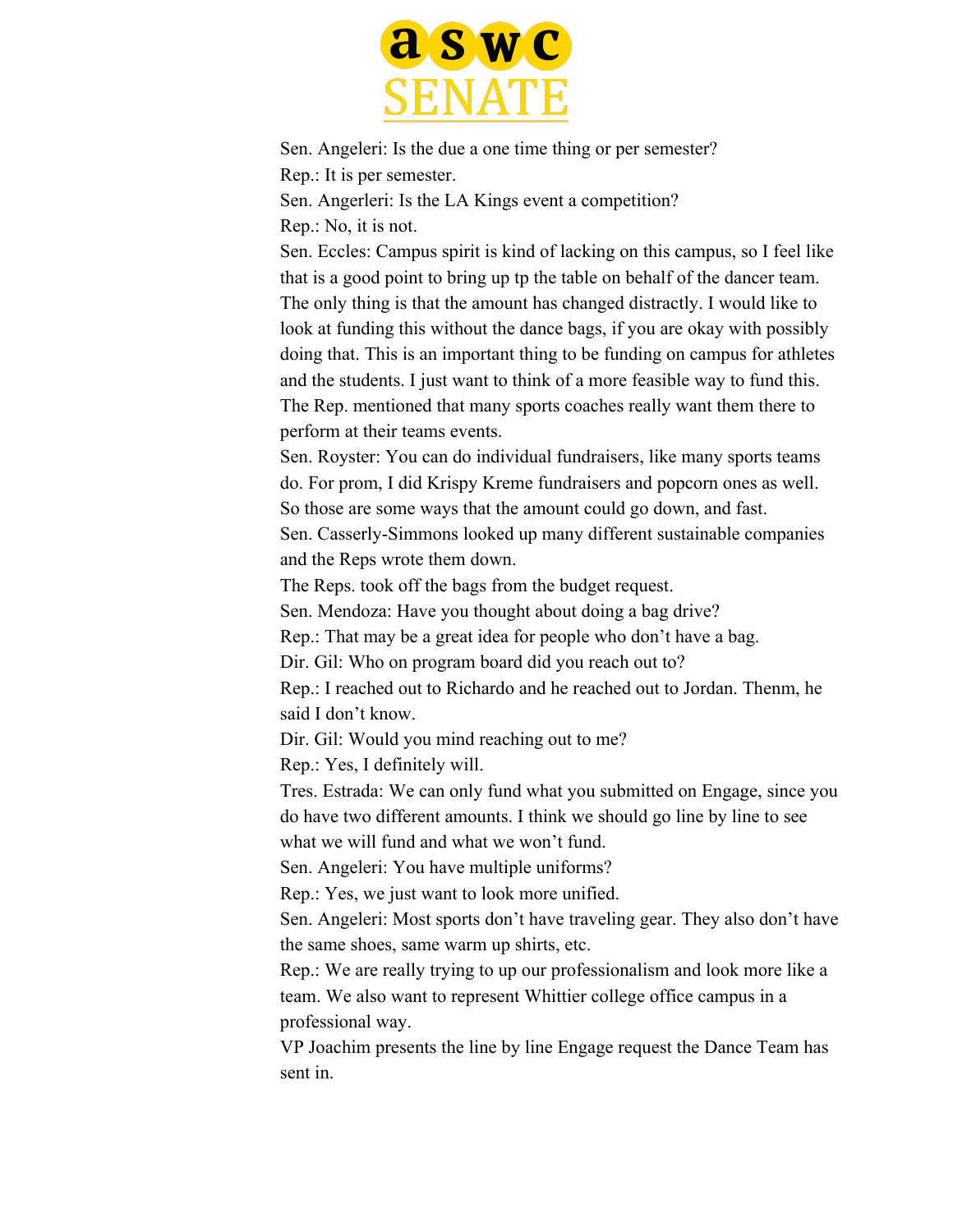

- 5. Sen. Casserly-Simmons: I move for a five minute recess. Sen. Royster: I second
- 6. On Engage, the line by line break down: T-shirt: \$850.00 Team Bag: \$1,039.72 Half-Soles: \$356.83 Tracksuit: \$1,189.66 Jazz Shoes: \$849.66 Hip Hop Shoes: \$1,650.00 Mirrors: \$709.00 Total: \$5,605.65 (without the team bags).
- 7. VP Joachim: At this time, I am going to ask a Senator to make a motion.
- 8. Sen. Eccles: I move to vote on funding the \$5,605.65.

Sen. Royster: I second.

For: 5

Against: 8

Abstaition: 1

VP Joachim: That motion does not pass.

Sen. Segura: I move to table this to next week.

Sen. Casserly-Simmons: I second.

For: 9

Against: 3

Abstaition: 0

#### **B.** *MEChA-Dia de los Muertos:*

- 1. Rep.: We will be having an event the day before at 4:30-7pm to help create decorations for this event. Someone is going to be donating the tissue paper. This is open to the whole campus.
- 2. Sen. Hidalgo: I move to fund this event in full.

Sen. Eccles: I second.

- For: Unanimous
- Against: 0

Abstaition: 0

### **XIII. Misc. Business**

**A.** *Second Reading- Program Board Position Amendment:*

- 1. VP Joachim and Dir. Gill go up to present the bill for its second time to the table.
- 2. There has been new amendments added to the bill.
- 3. The bill is on Engage for everyone to access.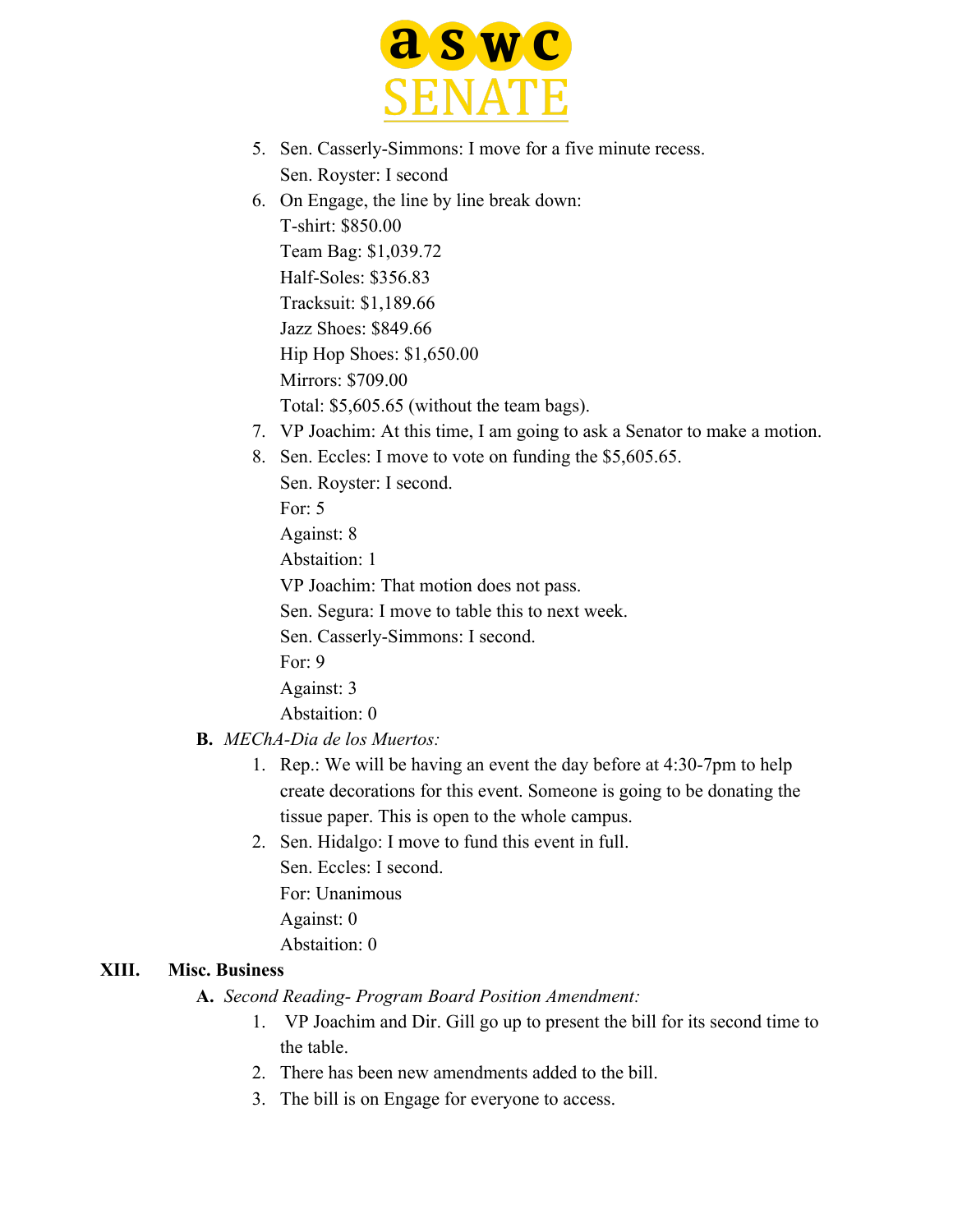

4. Sen. Eccles: Can we approve on the amendments tonight? VP Joachim: You could, but there would be no reason for it to go into its third reading.

Sen. Miniami: Does the program board director not receive the stipend next year?

Dir. Gil: Next year, the director would be getting their stipend from program board, not from senate.

VP Joachim: This will be going into its third reading next week and will then be voted on.

- **B.** *Final Reading- Event Transparency Bill:*
	- 1. Sen. Eccles presents the bill for its third and final reading to the table.
	- 2. The bill must be voted on.
	- 3. There are some new amendments to the bill.
	- 4. The bill is on Engage for everyone to access.
	- 5. The senate table could add new amendments to the bill before the bill is voted, if they feel that it is necessary.
	- 6. Sen. Lindiwe: What is defined as an event? We should probably add language about that. For example, the dance team is asking for a uniform but not funding for an event.

VP Joachim: I would recommend that this bill stays only for events. Program board and Media council will be following this bill and agree to the new amendments.

7. Sen. Lindiwe: I move to pass this bill with its amendments.

Sen. Garrison: I second.

For: Unanimous

Against: 0

Abstaition: 0

8. This bill does pass unanimously.

### **XIV. Announcements**

### **A.** *Campus Safety Training:*

1. October 23: Memorial Chapel 2-4pm

Stauffer Hall Lounge 5-7pm

You will learn about H.E.R.O (hide, escape, run, and overcome) tips and strategies for remaining safe during an active shooter incident.

- 2. Advisor Deanna: Holds have been placed on students accounts who haven't completed the Title IX training. If someone cannot complete it because they are a victim, they can come talk to us.
- 3. Sen. Royster: ICC meeting is on Wednesday at 5pm.